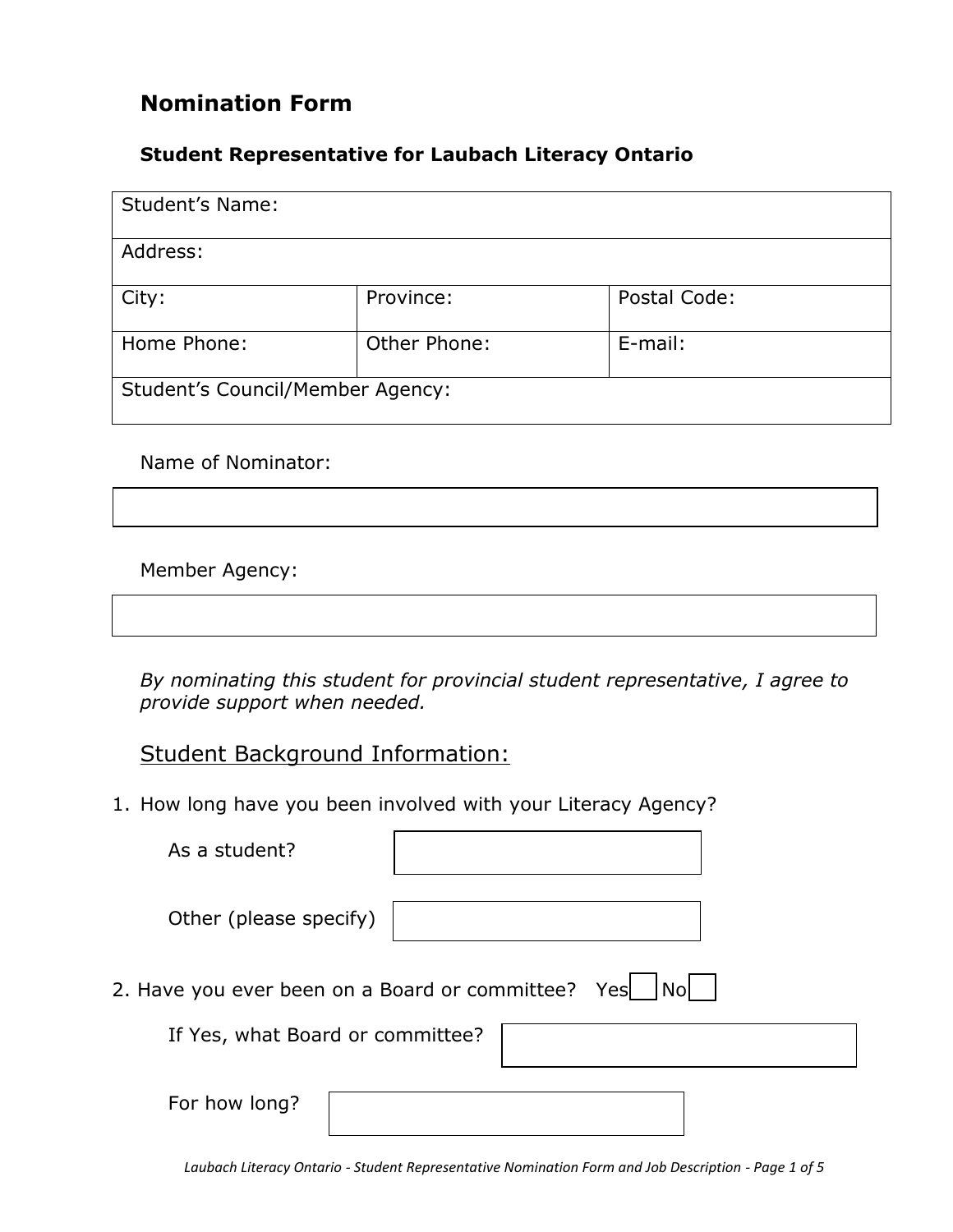- 3. What experience have you had:
	- a) public speaking?

b) leading a group or meeting?

4. What are your interests, hobbies, or strengths?

5. Why do you want to be the provincial student rep?

a. What do you hope to get out of this experience?

b. How do you think you might help other students in Ontario?

|  |  |  |  |  |  | 6. Do you have good basic reading and writing skills? Yes No |  |  |  |  |  |  |
|--|--|--|--|--|--|--------------------------------------------------------------|--|--|--|--|--|--|
|--|--|--|--|--|--|--------------------------------------------------------------|--|--|--|--|--|--|

Will you need help in reading or writing? Yes $\Box$ No $\Box$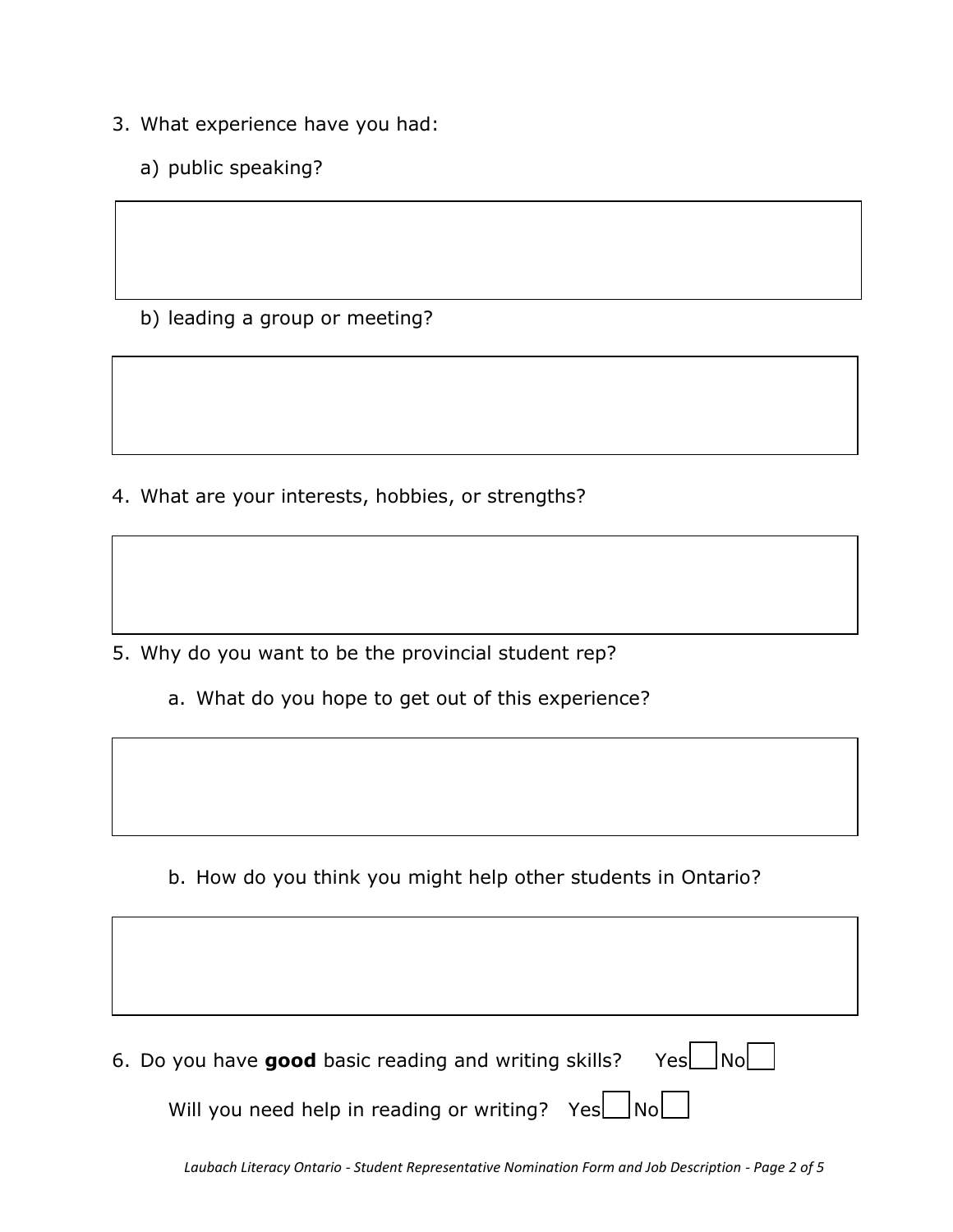| If yes, who will help you?                                                     |      |      |  |  |  |
|--------------------------------------------------------------------------------|------|------|--|--|--|
| 7. Do you have use of a computer? At home?   Other?                            |      |      |  |  |  |
| Are you able to use Email?                                                     | YesL | lNol |  |  |  |
| Are you able to use the Internet?                                              | Yesl | lNol |  |  |  |
| 8. Are you able to travel within Ontario on your own? Yes   No<br>If Yes, how? |      |      |  |  |  |
| If No, what support would you need?                                            |      |      |  |  |  |

(Please note that LLO pays travel expenses, and approved out-of-pocket

expenses)

9. Qualifications:

According to Ontario's Corporations Act the following persons are disqualified from being a director of a corporation:

- 1. A person who is under 18 years old.
- 2. A person who has the status of bankrupt.

By submitting this application, you are indicating that you are qualified to be a director of Laubach Literacy Ontario.

| $M = 1$ | r.c |  |
|---------|-----|--|
|         |     |  |
|         |     |  |

#### *Name Nominated Student Date*

#### **Privacy Act Disclaimer**

We protect your personal information and adhere to all legislative requirements with respect to privacy. All personal information will be kept in the strictest confidence. No information provided here will be used for any other purpose than the election of Directors at the Annual General Meeting.

#### **To comply with our bylaws completed forms must be received by the Chair of the Nominations Committee no later than Wednesday May 18, 2021**

## **Email to: literacy@laubach-on.ca**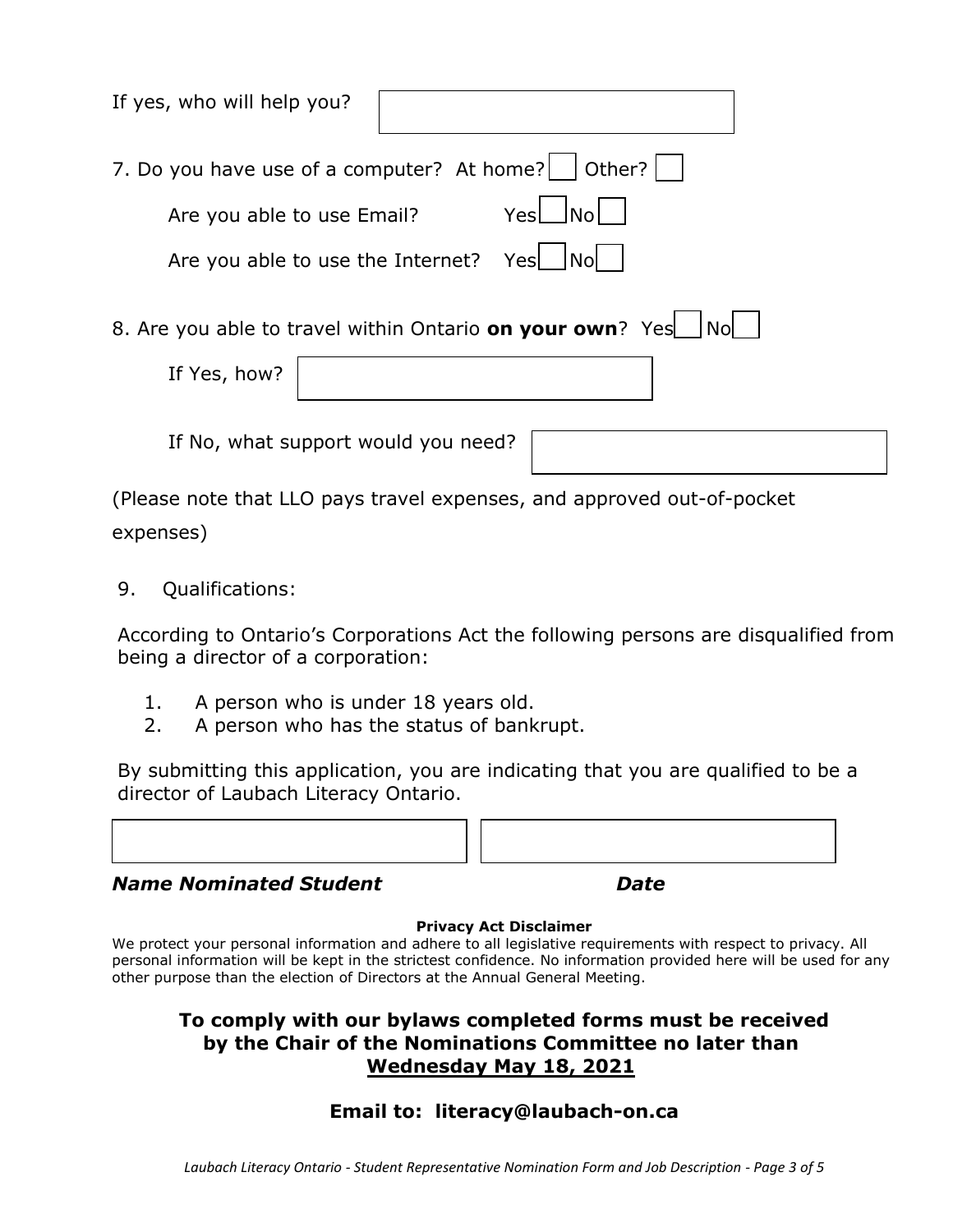# **Job Description for Student Representative**

### **Who can become the Provincial Student Rep?**

Any current or past student of a member agency who possesses the needed skills and is willing and able to take on the responsibilities of the Student Representative.

### **How is the Provincial Student Rep chosen?**

This person is elected to a one-year term by a vote of the student delegates at the LLO annual conference. The student rep can serve a maximum of 3 years in this position if elected each year.

### **What is the job of the Student Representative?**

To provide leadership and support to literacy students at the LLO Annual Student meeting, Chair the Student Committee, and serve as a director on the LLO Board of Directors.

#### **What are the specific responsibilities of the Student Rep?**

- Plan and lead the activities of the Student Committee in:
	- o Reviewing and making recommendations for the committee's terms of reference
	- o Plans and lead the LLO Annual Student Meeting
	- o Review the Student Representative nomination application forms
- Prepare articles for LLO's newsletter as required
- Leads workshops and training seminars as required
- **●** Participates in activities that promote adult literacy
- Is able to support student groups from other member agencies upon request.